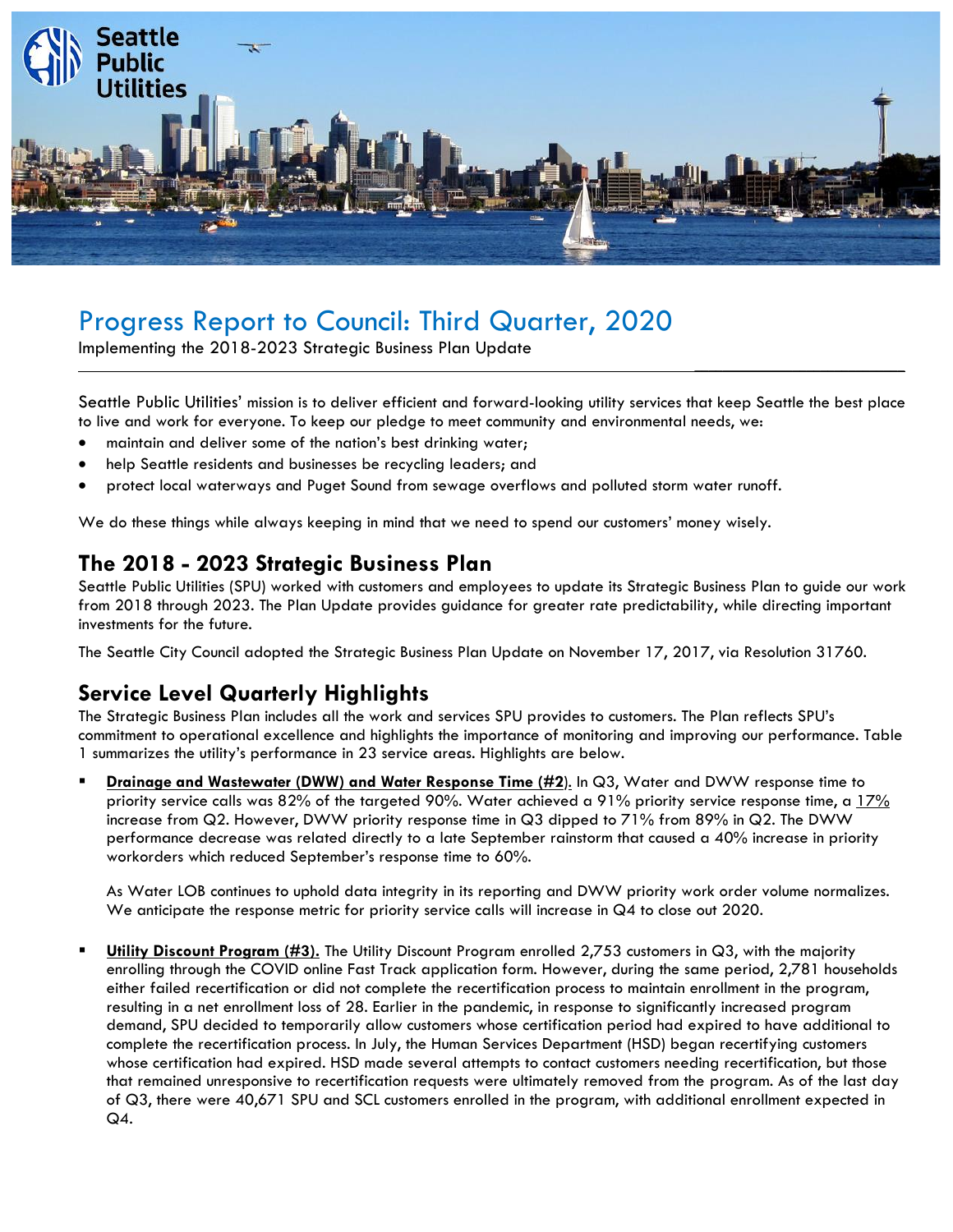- **Pollutants Removed from Roads (#8).** In Q3, SPU removed 33 tons of pollutants from roads bringing the total of pollutants removed in 2020 (during what interval??) to 120 tons. SPU remained on target to meet/exceed the 2020 goal of removing 140 tons of pollutants from roadways.
- **Graffiti Removed and Illegal Dumping within 10 Business Days (#12 & #13).** SPU crews posted strong performance in Q3 by removing 100% of reported graffiti and responding to 99% of illegal dumping complaints within 10 business days. The utility remained on track to meet/exceed the 2020 performance target of removing 90% of reported graffiti and 95% of reported illegal dumping.
- **Collection of Solid Waste Misses (#16 & #18).** In Q3, SPU achieved a 1.08 missed solid waste pickup for every 1,000 stops of the targeted  $\leq$ 1. While Q3 performance was slightly off target, the cumulative average for missed pickups was at 0.8, exceeding the annual targets of <1 missed pickup for every 1,000 stops. SPU exceeded by one percentage point the 95% collection rate for missed solid waste pickups within one business day.
- **Purchases and Consulting Contracts with Woman and Minority Business Enterprise (WMBE) Firms (#19).** In Q3, SPU awarded 19% of purchasing contracts, and 18% of consulting contracts, to WMBE firms. The utility continued to meet its purchasing contracts target of 17%, but did not meet the consulting contracts target. The number of consulting contracts awarded to WMBE firms increased slightly to 18% in Q3 for a cumulative average of 17%, short of the targeted 22%. WMBE consulting contracts continued to be impacted by COVID-19. The utility expects to continue achieving its WMBE purchasing goal for 2020, but WMBE consulting spending may be at risk due to COVID-19 restrictions.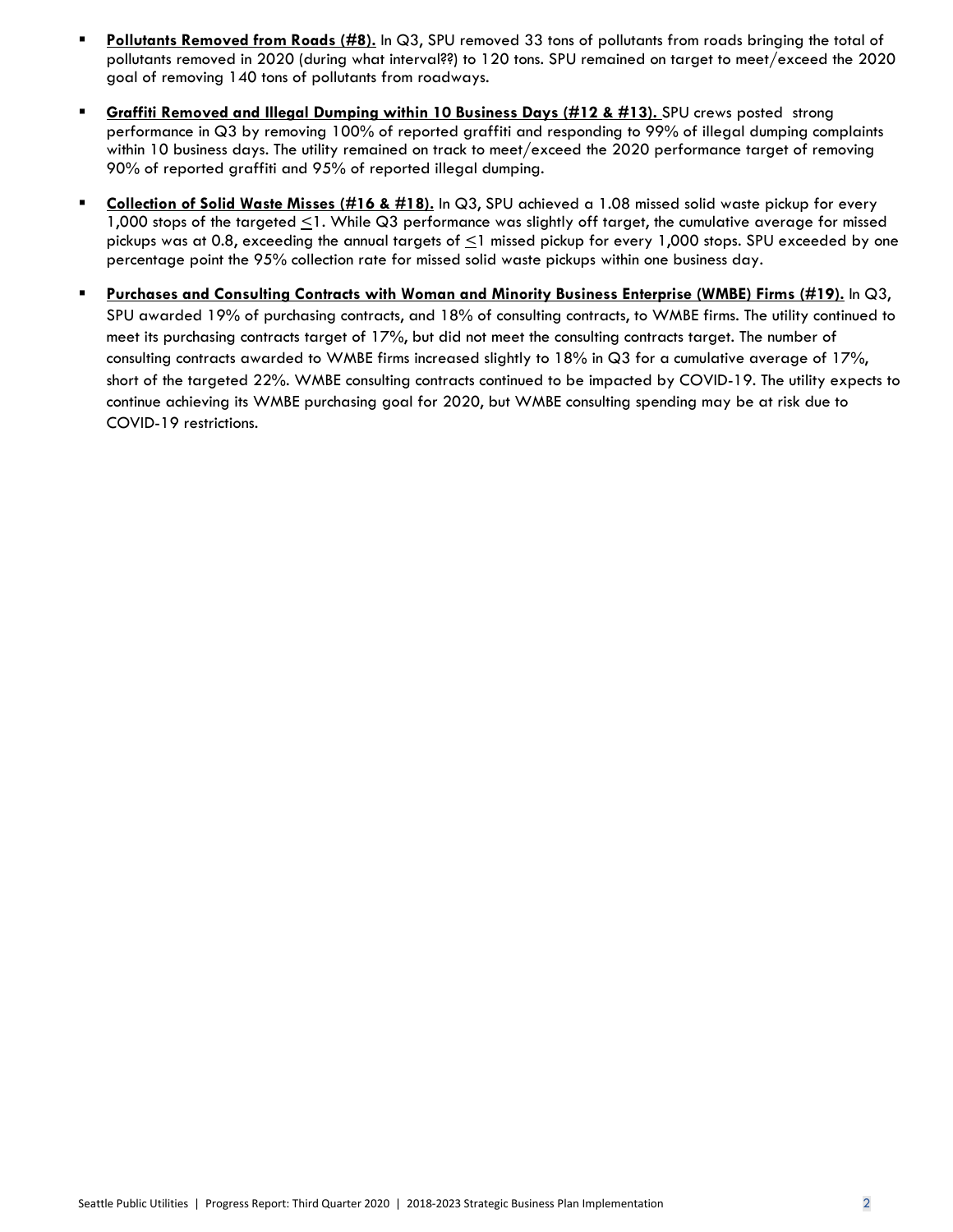|                                     | Q3 Service Level Performance Metrics                                                                                                                                                                                                                                                                         |                                      |                                        |                            |  |  |  |  |
|-------------------------------------|--------------------------------------------------------------------------------------------------------------------------------------------------------------------------------------------------------------------------------------------------------------------------------------------------------------|--------------------------------------|----------------------------------------|----------------------------|--|--|--|--|
| $\#$                                | <b>Performance Metrics</b>                                                                                                                                                                                                                                                                                   | <b>Reporting</b><br><b>Frequency</b> | <b>Target</b>                          | 2020<br><b>Performance</b> |  |  |  |  |
|                                     | Focus Area: Customer Experience - Making it easier to get help and find answers                                                                                                                                                                                                                              |                                      |                                        |                            |  |  |  |  |
| -1                                  | Customers rank their satisfaction with SPU services is at least 5 on a scale of 1-7.<br>(Last measured in 2015.)                                                                                                                                                                                             | Every 4 Years                        | $\geq 5$                               | 5.9                        |  |  |  |  |
| $\overline{2}$                      | % of priority drinking water, drainage, and wastewater problems responded to<br>within one hour. (YTD)                                                                                                                                                                                                       | Monthly                              | ≥90%                                   | 82%                        |  |  |  |  |
| 3                                   | # of households enrolled in the Utility Discount Program.                                                                                                                                                                                                                                                    |                                      |                                        |                            |  |  |  |  |
|                                     | - Change since January 1                                                                                                                                                                                                                                                                                     | Monthly                              | Meet the Needs                         | 7,835                      |  |  |  |  |
|                                     | - 2020 year-end goal: Meet the needs of customers                                                                                                                                                                                                                                                            |                                      |                                        | 40,671                     |  |  |  |  |
|                                     | Focus Area: Health and Environment - Protecting your health and our environment                                                                                                                                                                                                                              |                                      |                                        |                            |  |  |  |  |
| 4                                   | Compliance with all Department of Health regulations.                                                                                                                                                                                                                                                        | Monthly                              | Yes                                    | Yes                        |  |  |  |  |
| 5                                   | Meet tribal, regional, state, and federal commitments for instream water for fish.<br>This includes implementing a beneficial instream flow regime that provides high<br>quality fish habitat for salmon and steelhead and reduces the risks of stranding<br>juvenile fish or dewatering fish redds (nests). | Quarterly                            | Meet commitments<br>for the quarter    | Yes                        |  |  |  |  |
| 6                                   | Limit sewer overflows to no more than 4 annually per 100 miles of pipe, on a<br>two-year average.                                                                                                                                                                                                            |                                      |                                        |                            |  |  |  |  |
|                                     | - # of total sewer overflows in the current biennium                                                                                                                                                                                                                                                         |                                      | <b>NA</b>                              | 60                         |  |  |  |  |
|                                     | - # of sewer overflows that count towards the Consent Decree threshold                                                                                                                                                                                                                                       | Monthly                              | < 114                                  | 40                         |  |  |  |  |
|                                     | - # of sewer overflows in the current biennium per 100 miles of sewer pipe                                                                                                                                                                                                                                   |                                      | $\leq 4$                               | 1.4                        |  |  |  |  |
| $\overline{7}$                      | % of CSO outfalls meeting the CSO control standard.                                                                                                                                                                                                                                                          | Annual<br>(April)                    | 100% by 2030                           | 61%                        |  |  |  |  |
| 8                                   | # tons of pollutants removed from roads during 2020. (YTD)                                                                                                                                                                                                                                                   | Quarterly                            | $\geq$ 140 tons/year                   | 120                        |  |  |  |  |
| 9                                   | # gallons of runoff water managed using Green Stormwater Infrastructure. (In<br>millions of gallons) (YTD)                                                                                                                                                                                                   | Quarterly/<br>Annual<br>(February)   | 300M gallons<br>by year-end            | 298                        |  |  |  |  |
| 10                                  | Achieve Water Conservation Partnership regional water conservation goal.<br>$(MGD =$ million gallons/day)                                                                                                                                                                                                    | Annual<br>(April)                    | $<$ 110 MGD                            | 94.0                       |  |  |  |  |
| 11                                  | % of solid waste being recycled or composted.                                                                                                                                                                                                                                                                | Annual<br>$(\text{July})$            | ≥70% by 2022                           | 54.4%                      |  |  |  |  |
| 12                                  | % of graffiti removed within 10 business day for SDOT structures and 6 business<br>days for SPU property. (YTD)                                                                                                                                                                                              | Monthly                              | ≥90%                                   | 100%                       |  |  |  |  |
| 13                                  | % of illegal dumping removed within 10 business days for public property. (YTD)                                                                                                                                                                                                                              | Monthly                              | $\geq 95\%$                            | 99%                        |  |  |  |  |
|                                     | Focus Area: Operational Excellence - Improving how we work to deliver consistent, high quality services                                                                                                                                                                                                      |                                      |                                        |                            |  |  |  |  |
| 14                                  | Meet obligations in wholesale customer contracts for pressure, flow, and                                                                                                                                                                                                                                     | Monthly                              | Meet commitments                       | Yes                        |  |  |  |  |
| 15                                  | unplanned transmission system outages.<br>No critical services (e.g., hospitals) are inaccessible due to flooding, except<br>during extreme storm events (events exceeding a 100-year, 24-hour design                                                                                                        | Monthly                              | All critical services<br>accessible    | Yes                        |  |  |  |  |
| 16                                  | storm event).<br>Provide reliable solid waste pickup with only one missed pickup for each 1,000<br>stops. (YTD)                                                                                                                                                                                              | Monthly                              | $\leq$ 1                               | 0.8                        |  |  |  |  |
| 17                                  | Limit late container deliveries to a maximum of two per 100 deliveries.                                                                                                                                                                                                                                      | Monthly                              | $\leq$ 2                               | 0.8                        |  |  |  |  |
| 18                                  | Collect at least 95% of missed Residential and Multifamily solid waste pickups<br>within one business day. (YTD)                                                                                                                                                                                             | Monthly                              | ≥95%                                   | 96%                        |  |  |  |  |
| 19                                  | % of purchases and consulting contracts with WMBE firms. (YTD)                                                                                                                                                                                                                                               | Monthly                              | <b>Annual Consulting</b><br>$\geq$ 22% | 17%                        |  |  |  |  |
|                                     |                                                                                                                                                                                                                                                                                                              | Monthly                              | <b>Annual Purchasing</b><br>≥17%       | 23%                        |  |  |  |  |
| <b>Focus Area: Financial Health</b> |                                                                                                                                                                                                                                                                                                              |                                      |                                        |                            |  |  |  |  |
| 20                                  | Stay within the overall 5.2% Endorsed rate path through 2023.                                                                                                                                                                                                                                                | Quarterly                            | ≤5.2%                                  | Yes                        |  |  |  |  |
| 21                                  | The Water Fund is meeting its financial policy guidelines.                                                                                                                                                                                                                                                   | Quarterly                            | Yes                                    | Yes                        |  |  |  |  |
| 22                                  | The Drainage & Wastewater Fund is meeting its financial policy guidelines.                                                                                                                                                                                                                                   | Quarterly                            | Yes                                    | Yes                        |  |  |  |  |
| 23                                  | The Solid Waste Fund is meeting its financial policy guidelines.                                                                                                                                                                                                                                             | Quarterly                            | Yes                                    | Yes                        |  |  |  |  |

On track Monitor

Seattle Public Utilities | Progress Report: Third Quarter 2020 | 2018-2023 Strategic Business Plan Implementation 3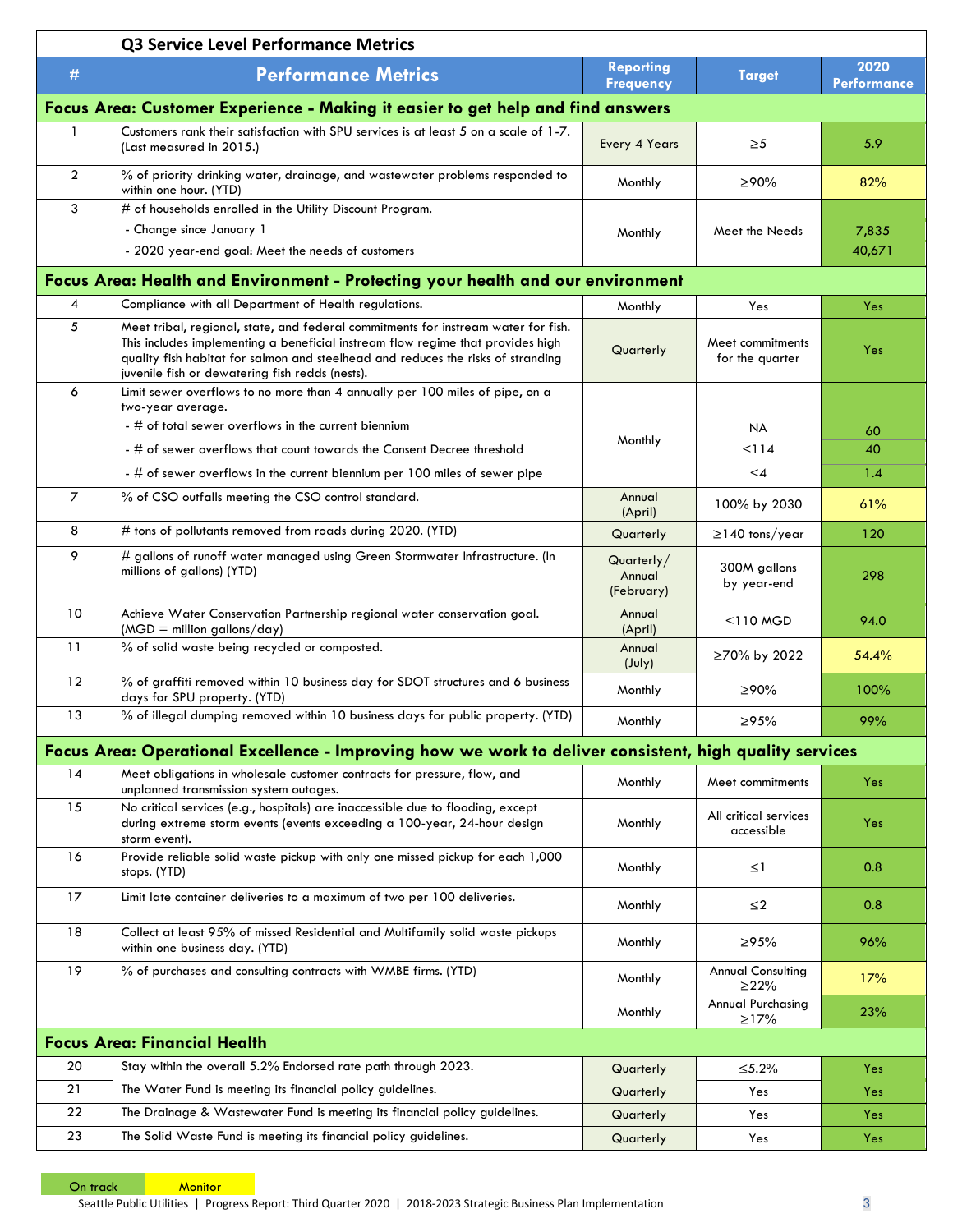## **Action Items and Council Deliverable – Improving Services**

This section summarizes the utility's progress on the 12 Action Items and 10 Council deliverables that support the 2018- 2023 Strategic Business Plan Update. Some of the names and overall goals of action items have been modified from their original presentation in the 2018-2023 Strategic Business Plan Update to better describe the action items.

Table 2 and Table 3 present the goals of each Action Item and Council deliverable, as well as the 2020 deliverable for each, and progress in the Third Quarter. Table 4 presents Action Items deferred, and City Council deliverable completed and closed in 2018-2020.

| <b>Quarterly Performance Legend</b>                                            |                                                                                                                             |                                                                                                                                    |                                                                                                                             |                                                           |  |
|--------------------------------------------------------------------------------|-----------------------------------------------------------------------------------------------------------------------------|------------------------------------------------------------------------------------------------------------------------------------|-----------------------------------------------------------------------------------------------------------------------------|-----------------------------------------------------------|--|
| <b>ON TRACK</b>                                                                | <b>MINOR DELAY</b>                                                                                                          | <b>AT RISK</b>                                                                                                                     | <b>OFF TRACK</b>                                                                                                            | <b>COMPLETE</b>                                           |  |
| Quarterly milestones<br>completed on time<br>No major known risks<br>or issues | At least 1 quarterly<br>⋗<br>milestone delayed<br>but within reasonable<br>tolerance<br>Minor risks or issues<br>identified | ➤<br>Quarterly<br>milestone(s) delayed,<br>and mitigation plan(s)<br>needed<br>At least one<br>⋗<br>significant risk<br>identified | Quarterly milestones<br>⋗<br>delayed and<br>executive support<br>needed<br>Plan at risk, requiring<br>➤<br>executive action | Action Plan or Council<br>⋗<br>Deliverable is<br>complete |  |

|  | <b>Table 2. Progress on Action Items</b> |  |  |
|--|------------------------------------------|--|--|
|--|------------------------------------------|--|--|

| 2018-2023 Action Items<br><b>Overall Goals</b>                                                                                                                                                                                                                     | <b>2020 Deliverable and Third Quarter Progress</b>                                                                                                                                                                                                                                                                                                                                                                                                                                                                                                                                                                                                                                                                                                                                                                                                                                                                                                                                                                                                                                                                                               | Quarterly<br><b>Performance</b> |
|--------------------------------------------------------------------------------------------------------------------------------------------------------------------------------------------------------------------------------------------------------------------|--------------------------------------------------------------------------------------------------------------------------------------------------------------------------------------------------------------------------------------------------------------------------------------------------------------------------------------------------------------------------------------------------------------------------------------------------------------------------------------------------------------------------------------------------------------------------------------------------------------------------------------------------------------------------------------------------------------------------------------------------------------------------------------------------------------------------------------------------------------------------------------------------------------------------------------------------------------------------------------------------------------------------------------------------------------------------------------------------------------------------------------------------|---------------------------------|
| <b>Apprenticeship Program</b><br>1.<br>Expand and enhance SPU's<br>apprenticeship program to recruit and<br>retain the best and most diverse talent by<br>providing more training and creating<br>career pathways into and upward,<br>throughout the organization. | 2020 Deliverable:<br>Completion 70% of Water Operations Related/Supplemental<br>instruction (RSI) lesson development<br>Complete 90% of Water Operations On-the-Job Training (OJT)<br>$\bullet$<br>lesson development<br>Begin Water Operations "First Class" Training for apprentices<br>Complete recruitment and selection of apprentices<br>Complete 25% of DWW Related/Supplemental Instruction (RSI)<br>lesson development<br>In the Third Quarter, SPU successfully completed the recruitment and<br>selection for the apprenticeship program by implementing 140 in-person<br>"working tests" and 80 in-person interviews under strict COVID protocols.<br>Sixteen candidates were selected for the apprenticeship program and<br>conditional job offers extended. Water's apprenticeship program is on<br>target to launch in Q4. SPU achieved an 86% completion rate for Water<br>Ops On-the-Job Training Skills Blocks development, 60% of the Water<br>Operations RSI curriculum development and 15% of DWW RSI lesson<br>developments. Based on current performance, SPU is on track to<br>meet/exceed all deliverables by year end. |                                 |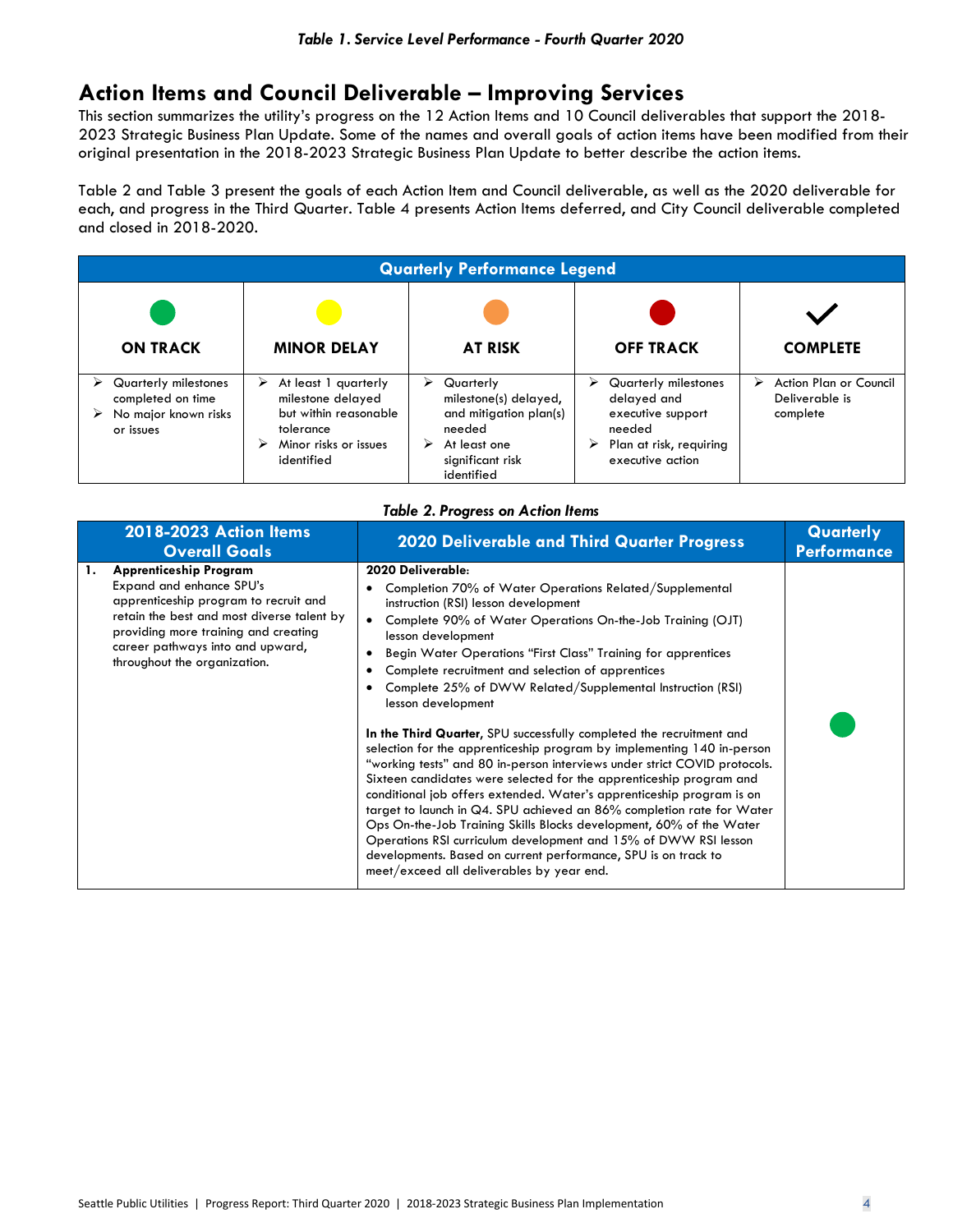| 2018-2023 Action Items<br><b>Overall Goals</b>                                                                                                                                                                                                                                                                                            | 2020 Deliverable and Third Quarter Progress                                                                                                                                                                                                                                                                                                                                                                                                                                                                                                                                                                                                                                                                                                                                                                                                                                                                                                                                                                                                                                                                                                                                                                                                                                                                                                    | Quarterly<br><b>Performance</b> |
|-------------------------------------------------------------------------------------------------------------------------------------------------------------------------------------------------------------------------------------------------------------------------------------------------------------------------------------------|------------------------------------------------------------------------------------------------------------------------------------------------------------------------------------------------------------------------------------------------------------------------------------------------------------------------------------------------------------------------------------------------------------------------------------------------------------------------------------------------------------------------------------------------------------------------------------------------------------------------------------------------------------------------------------------------------------------------------------------------------------------------------------------------------------------------------------------------------------------------------------------------------------------------------------------------------------------------------------------------------------------------------------------------------------------------------------------------------------------------------------------------------------------------------------------------------------------------------------------------------------------------------------------------------------------------------------------------|---------------------------------|
| <b>Facilities Improvements</b><br>2.<br>Purchase property, reconstruct<br>existing facilities, and construct new<br>facilities to address deficient<br>workspace conditions for field crews,<br>equipment, and administrative staff:<br>North Operations Center; South<br>Operations Center; Cedar Falls; and<br>Seattle Municipal Tower. | 2020 Deliverable:<br>Options analysis for Cedar Falls Phase 2<br>$\bullet$<br>Purchase South Spoils Yard<br>٠<br>Complete options analysis study of North Operations Command and<br>٠<br>Control relocation<br>Planning for update Master Plan delivery strategy<br>$\bullet$<br>Seattle Municipal Tower space utilization design<br>٠<br>Complete 30% design of the South Operations Center<br>$\bullet$<br>In the Third Quarter, SPU began construction of weatherizing the Cedar<br>Falls Learning Center and planning for the redevelopment of the facilities<br>at the South Spoils Yard which was authorized for purchase in July. The<br>staff continued planning to provide more workspace sharing options<br>between operations and office staff and reduce SPU's occupancy at SMT<br>by 25%. SPU space utilization design of SMT progressed to cost options<br>analysis. Critical planning work for the Master Plan delivery strategy will<br>continue in 2021.<br>SPU paused a planned relocation of the utility's most sensitive command<br>and control functions pending decisions on next steps from E-Team. Work<br>on the South Operations Center did not meet the 30% design goal. The<br>Cedar Falls Phase 2 project continued to be paused awaiting directions<br>on efficiency strategies and environmental consideration. |                                 |
| <b>Green Fleet</b><br>3.<br>Fund the infrastructure needed to<br>implement a fleet of electric vehicles to<br>reduce SPU's use of fossil fuels and<br>support the City's Drive Clean Seattle<br>Fleet initiative.                                                                                                                         | 2020 Deliverable:<br>Hire permanent Green Fleet Strategic Advisor<br>Electric Vehicle Supply Equipment (EVSE) assessment and installation<br>٠<br>at two SPU locations<br>Identify opportunities for electric vehicle/tools pilot programs<br>$\bullet$<br>Implement 2020 phase of SPU Vehicles Reduction Plan, per Executive<br>$\bullet$<br>Order 2018-05<br>In the Third Quarter, SPU completed a draft update of the 10-year<br>electric vehicle procurement schedule with EVSE needs identified by<br>facility location. The schedule will be finalized once SPU's long-term plans<br>for office space requirements and teleworking is completed in 2021. SPU<br>also researched electric equipment replacement options for an existing<br>diesel yard truck at South Transfer Station and an existing diesel mower.<br>Grant funding is being pursued for the yard truck.<br>To comply with COVID-19 health and safety protocols, SPU Fleets<br>reviewed the underutilized vehicle list and temporarily relocated vehicles<br>so they can be used by frontline staff for physical distancing in lieu of<br>rental cars. SPU is on track to implement the 2020 Vehicle Reduction Plan<br>by year end.<br>With the hiring of the Green Fleet Strategic Advisor in Q1, SPU is on<br>track to complete all four deliverables in 2020.        |                                 |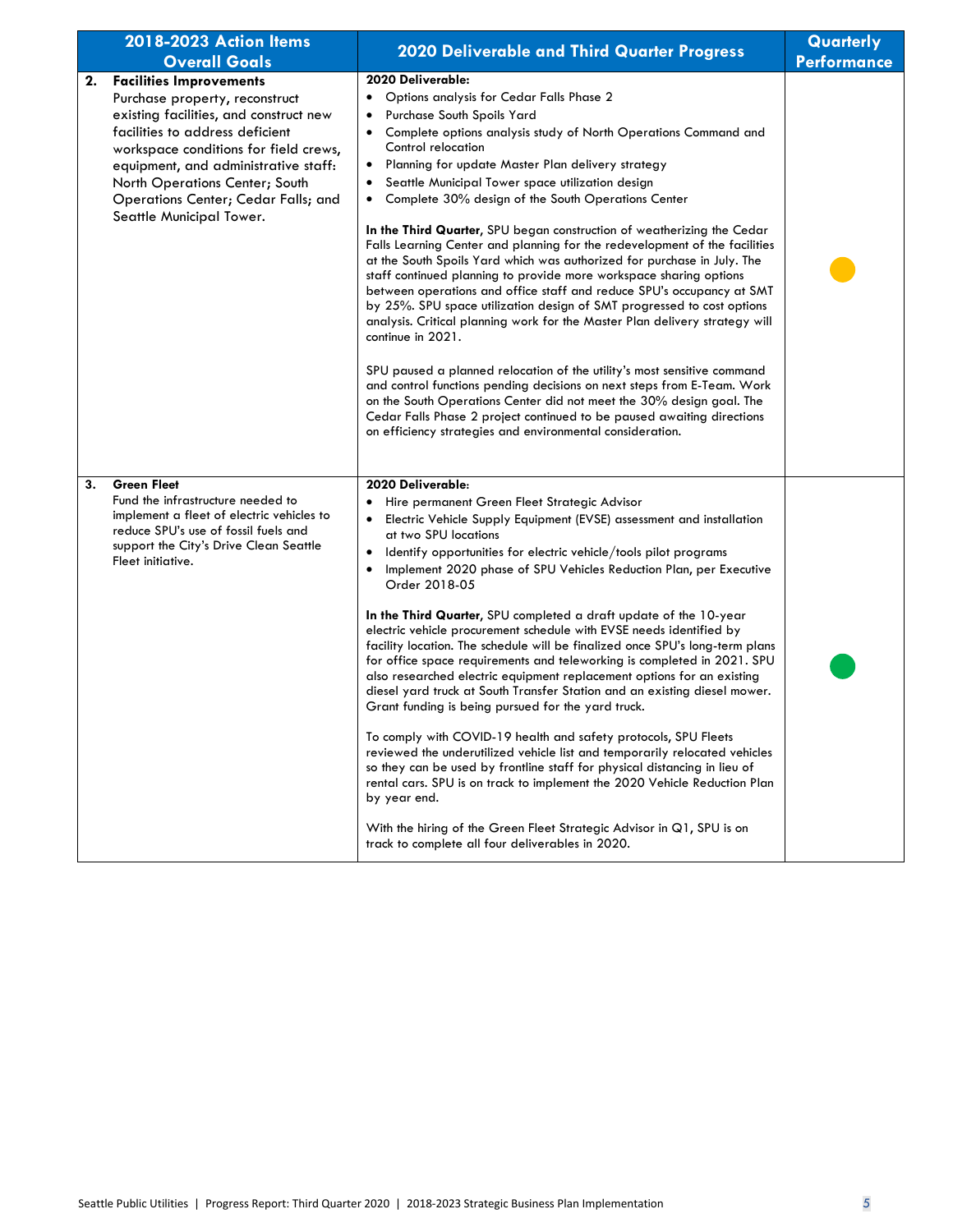|    | 2018-2023 Action Items<br><b>Overall Goals</b>                                                                                                                                                                                                                                                                                                                                                                                           | <b>2020 Deliverable and Third Quarter Progress</b>                                                                                                                                                                                                                                                                                                                                                                                                                                                                                                                                                                                                                                                                                                                                                                                                                                                                                                                                                                                                                                                                                                                                                                                                                                                                                                                                                                                                 | Quarterly<br><b>Performance</b> |
|----|------------------------------------------------------------------------------------------------------------------------------------------------------------------------------------------------------------------------------------------------------------------------------------------------------------------------------------------------------------------------------------------------------------------------------------------|----------------------------------------------------------------------------------------------------------------------------------------------------------------------------------------------------------------------------------------------------------------------------------------------------------------------------------------------------------------------------------------------------------------------------------------------------------------------------------------------------------------------------------------------------------------------------------------------------------------------------------------------------------------------------------------------------------------------------------------------------------------------------------------------------------------------------------------------------------------------------------------------------------------------------------------------------------------------------------------------------------------------------------------------------------------------------------------------------------------------------------------------------------------------------------------------------------------------------------------------------------------------------------------------------------------------------------------------------------------------------------------------------------------------------------------------------|---------------------------------|
| 4. | <b>Green Stormwater Infrastructure</b><br><b>Expansion</b><br>Lead programs, policies, and partnerships<br>to expand the use of green infrastructure.<br>This work includes implementing GSI<br>projects in the Longfellow, Piper's, and<br>Thornton Creek watersheds, as well as<br>urban villages, to decrease polluted<br>runoff entering Seattle's waterways while<br>providing substantial environmental and<br>community benefits. | 2020 Deliverable:<br>Programs and policies to expand Green Stormwater Infrastructure<br>$\bullet$<br>(GSI) delivery through partners (e.g. projects initiated by non-SPU<br>agencies, CBOs and/or developers)<br>Leverage DWW capital project investments to increase knowledge<br>and delivery of expanded community benefits (environment, health,<br>equity, empowerment, customer experience)<br>In the Third Quarter, SPU supported community and advanced<br>approaches that build social capital and capacity in vulnerable Seattle<br>communities, including delivery of the first RainWise Contractor Academy,<br>initial development of a GSI Youth Corp, and foundational alignment of<br>CIP programs to exceed typical WMBE and Priority Hire targets.<br>The utility saw continued growth of GSI partnerships in developing and<br>implementing capital projects on public property with Seattle Parks and<br>Recreation and SDOT and with private investment (developers, UW,<br>NGOs) to support delivery of high value outcomes without increased<br>costs.<br>SPU also worked to remove barriers to innovate and expand GSI<br>approaches through policy work and clarification of the city's policies<br>that facilitate and support DWW values and capital projects.<br>SPU met the Q3 quarterly target and is projected to meet both<br>deliverables by year-end.                                                             |                                 |
| 5. | Pump Stations, Force Mains, and<br><b>Combined Sewer Overflow Outfalls</b><br>Rehabilitate or replace assets at<br>A)<br>SPU's sewer pump stations and their<br>associated for mains to help prevent<br>sewer overflows and backups.<br>Rehabilitate and replace SPU's<br>B)<br>Combine Sewer Overflow outfalls to<br>help prevent sewer backups.                                                                                        | 2020 Deliverable:<br>Complete Pump Stations 2, 72, 73 improvement projects<br>Advertise project for Pump Stations 17 and 118<br>$\bullet$<br>Kick-off design improvements for Pump Stations 62, 63, 71 and 76<br>$\bullet$<br>Airlift Pump Station Conversions: Achieve 30% design for Airlift SP 56<br>$\bullet$<br>and 90% design for Airlift PS 38<br>Complete Wastewater Pump Station Projects: Replacement projects of<br>$\bullet$<br>pump stations 1, 49, 59 and 84; commission facility of pump station<br>19; and construction fencing and restore site of pump station 80<br>Replace valves and hatches<br>CSO Outfalls: Develop Asset Management Plan by year-end<br>$\bullet$<br>In the Third Quarter, SPU completed work and advertised projects for<br>Pump Stations 17 and 118; began design improvements on PS 62, 63,<br>71 and 76; achieved 98% design for Airlift PS38; completed valve and<br>hatch replacements; and completed the wastewater PS (WWPS) projects<br>1, 80 and 84. SPU is on target to deliver CSO Outfall Asset<br>Management Plan by end of 2020. In addition to the completion of<br>WWPS 19, 49 and 59 and PS improvement projects 2, 72 and 73 in<br>Q2, SPU completed all but one deliverable for 2020. Airlift PS 56<br>conversion remained delayed in Q3 due to delays in cost and scoping<br>reviews. PS 56 is working to identify a new project team with design<br>work projected to begin in 2021. |                                 |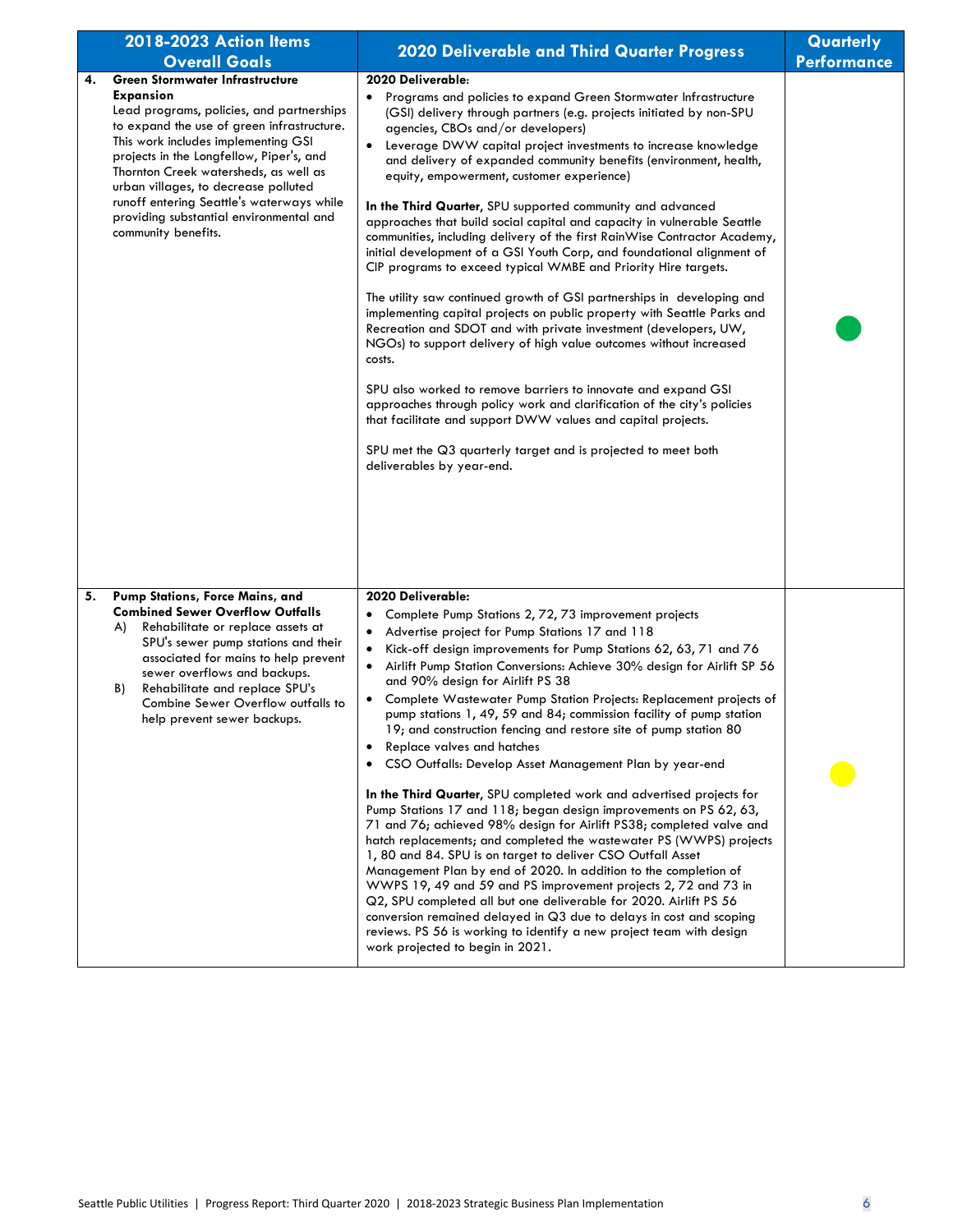|    | 2018-2023 Action Items                                                                                                                                                                                                                                                                                      | 2020 Deliverable and Third Quarter Progress                                                                                                                                                                                                                                                                                                                                                                                                                                                                                                                                                                                                                                                                                                                                                                                                                                                                                                                                                                                                                               | Quarterly          |
|----|-------------------------------------------------------------------------------------------------------------------------------------------------------------------------------------------------------------------------------------------------------------------------------------------------------------|---------------------------------------------------------------------------------------------------------------------------------------------------------------------------------------------------------------------------------------------------------------------------------------------------------------------------------------------------------------------------------------------------------------------------------------------------------------------------------------------------------------------------------------------------------------------------------------------------------------------------------------------------------------------------------------------------------------------------------------------------------------------------------------------------------------------------------------------------------------------------------------------------------------------------------------------------------------------------------------------------------------------------------------------------------------------------|--------------------|
|    | <b>Overall Goals</b>                                                                                                                                                                                                                                                                                        |                                                                                                                                                                                                                                                                                                                                                                                                                                                                                                                                                                                                                                                                                                                                                                                                                                                                                                                                                                                                                                                                           | <b>Performance</b> |
| 6. | <b>Sewer Rehabilitation</b><br>Increase repair, rehabilitation, and<br>replacement of SPU's aging wastewater<br>and drainage pipes, based on criticality<br>and condition assessments, to support<br>SPU's goals of preventing sewer<br>overflows and meeting regulatory<br>requirements.                   | 2020 Deliverable:<br>Complete 165 spot rehabilitation work orders by crews.<br>$\bullet$<br>Complete 5.9 miles of sewer rehabilitation by contract.<br>٠<br>In the Third Quarter, SPU completed 54 rehabilitation repairs of the<br>targeted 42. At the end of Q3, SPU completed 142 work orders of the<br>targeted 165 for 2020. However, sewer rehabilitation by contractors<br>missed the quarterly performance target by achieving 0.22 miles in Q3<br>of the targeted 1.48 miles per quarter. The sum of sewers rehabilitated<br>by contractors is 0.67 miles of the targeted 5.9 miles. Rehabilitation work<br>by contractors was hampered by COVID-19 restrictions, but it was also<br>impacted by permitting delays and performance issues. SPU anticipates<br>spot rehabilitation by SPU crews will continue to meet/exceed quarterly<br>targets in Q4 but delays in sewer rehabilitation by contractors will also<br>continue into Q4.                                                                                                                          |                    |
| 7. | <b>Sewer Lining</b><br>Increase sewer lining by utilizing trenchless<br>technology, an efficient and cost-effective<br>approach to address certain sewer system<br>problems, to support meeting SPU's<br>regulatory requirements, and reduce the<br>likelihood of structural failures and sewer<br>backups. | 2020 Deliverable:<br><b>Finalize Standard Operating Procedures</b><br>$\bullet$<br>Install spot liners and T-Liners in wastewater and drainage system by<br>completing 140 lining work orders.<br>In the Third Quarter, lining was suspended to due COVID-19 health and<br>safety concerns and limited crew. Much of the lining crew was identified<br>as high-risk. Available operational staff was reassigned to support sewer<br>rehab work and other support.                                                                                                                                                                                                                                                                                                                                                                                                                                                                                                                                                                                                         |                    |
| 8. | <b>Technology Services</b><br>Collaborate with the Information<br>Technology Department (ITD) to design<br>and implement processes that better<br>ensure ITD's services meet SPU's priority<br>business needs.                                                                                              | 2020 Deliverable:<br>Track and manage the 2020 Tech CIP Portfolio and develop the<br>2021 Tech CIP Portfolio.<br>Reassess Tech CIP Stage Gate process to identify opportunities for<br>$\bullet$<br>improvement and alignment with ITD.<br>Recruit an IT Strategic Advisor Position that will oversee development<br>$\bullet$<br>of SPU Technology Strategic Plan, Tech CIP Portfolio Management,<br>and ongoing O&M programs and services.<br>In the Third Quarter, SPU continued to evolve its tracking and monitoring<br>of Tech CIP project delivery. In addition to status reports and regular<br>briefings with ITD project managers, SPU engaged in regular review of<br>projects spending and forward-looking forecasting. Tech CIP Stage Gate<br>assessment involving both SPU and ITD stakeholders continued to<br>progress. A recruitment process for an IT Advisor was not successful. The<br>utility will re-initiate the recruitment in $Q4$ 2020.                                                                                                         |                    |
| 9. | <b>Water Distribution System Maintenance</b><br>Expand maintenance of approximately<br>60,000 water valves and 19,000 fire<br>hydrants to better ensure that valves and<br>hydrants operate reliably when needed,<br>particularly during emergencies.                                                       | 2020 Deliverable:<br>Establish accomplishment targets for critical valve inspections based<br>on route completion<br>Hire 2 valve/2 hydrant FTEs until filled<br>$\bullet$<br>Hydrant maintenance: Complete 360 work orders for low priority<br>$\bullet$<br>hydrants and 120 work orders for out of service hydrants<br>In the Third Quarter, SPU crews completed 282 work orders for low<br>priority hydrant repairs and 67 work orders for out-of-service hydrants.<br>At the end of Q3, SPU crews completed 1,182 work orders for low<br>priority hydrant repairs, exceeding the 2020 target of 360 work orders.<br>SPU crews also completed 211 work orders for out-of-service hydrants,<br>exceeding the annual targeted goal of 120 completed work orders.<br>Crews were unable to implement valve inspection work due to COVID-19<br>restrictions and reduced staffing. Additionally, the hiring process for the<br>two valve and two hydrant workers were delayed in. SPU will continue to<br>prioritize the hiring of two valves and two hydrant workers in Q4. |                    |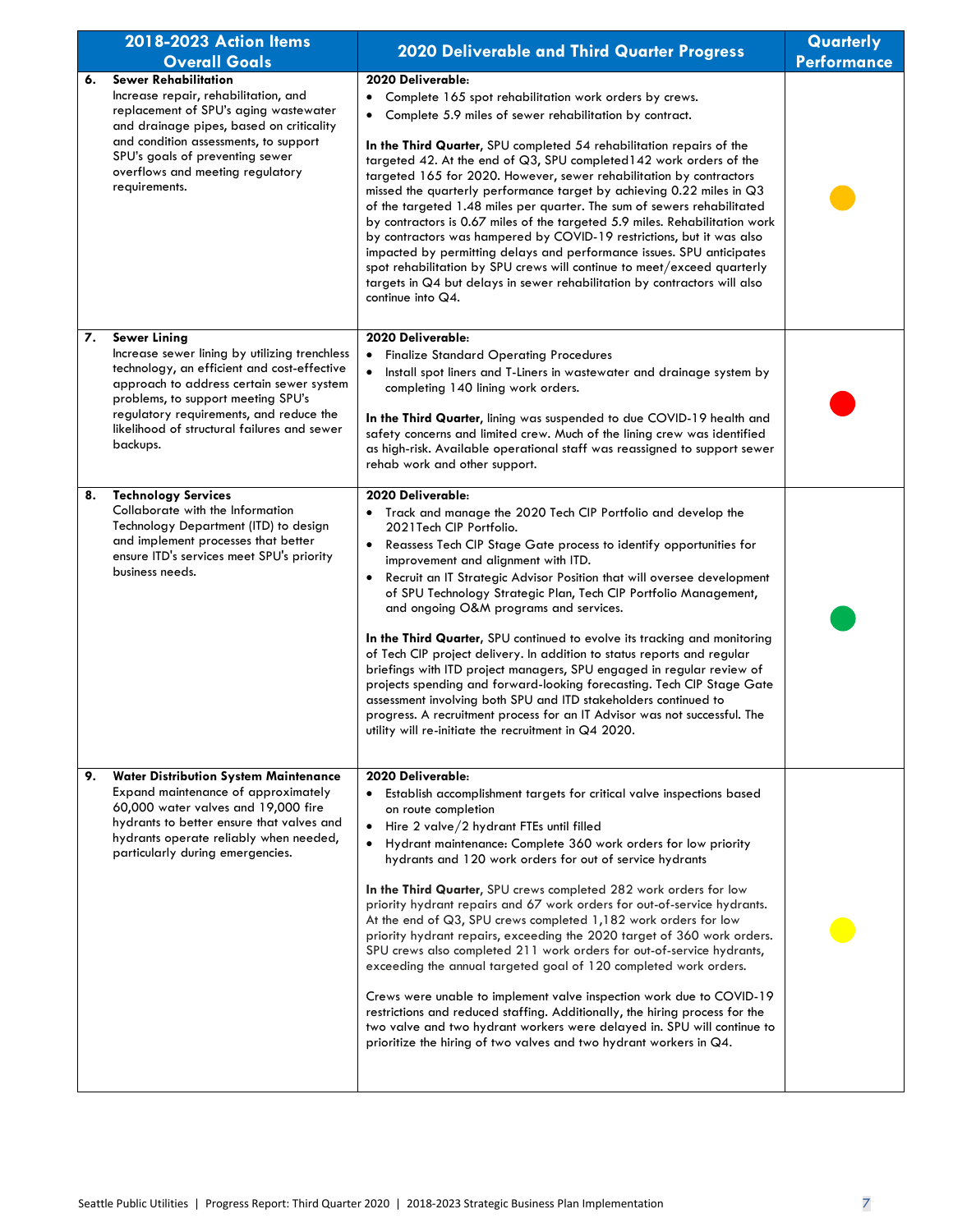| 2018-2023 Action Items<br><b>Overall Goals</b>                                                                                                                                                                                                                                                                       | <b>2020 Deliverable and Third Quarter Progress</b>                                                                                                                                                                                                                                                                                                                                                                                                                                                                                                                                                                                                                                                                                                                                                                                                                                                                      | Quarterly<br><b>Performance</b> |
|----------------------------------------------------------------------------------------------------------------------------------------------------------------------------------------------------------------------------------------------------------------------------------------------------------------------|-------------------------------------------------------------------------------------------------------------------------------------------------------------------------------------------------------------------------------------------------------------------------------------------------------------------------------------------------------------------------------------------------------------------------------------------------------------------------------------------------------------------------------------------------------------------------------------------------------------------------------------------------------------------------------------------------------------------------------------------------------------------------------------------------------------------------------------------------------------------------------------------------------------------------|---------------------------------|
| 10. Water and Drainage & Wastewater<br><b>Opportunity Projects</b><br>Take advantage of street openings driven<br>by transportation projects by initiating<br>water infrastructure projects to improve<br>service levels, reduce risk, reduce future<br>costs, and provide service where there<br>currently is none. | 2020 Deliverable:<br>Project assessment to determine opportunity<br>If project is identified, prepare scope and cost estimates for inclusion<br>$\bullet$<br>into SDOT project<br>If rehab project is not included in SDOT project, add to SPU projects<br>$\bullet$<br>for prioritization and scheduling.<br>In the Third Quarter, SPU assessed a sidewalk project and Route 7<br>Transit for opportunity projects, but changes to the project prevented<br>work that were previously identified in the original assessment from<br>being completed. SPU conducted coordination meetings with SDOT<br>project teams for opportunity projects, but due to defunding, the number<br>of opportunity projects will continue to be impacted by the pandemic.<br>SDOT corridor projects will be the source of most Water opportunities in<br>the near term; however, no new corridor opportunities were identified in<br>Q3. |                                 |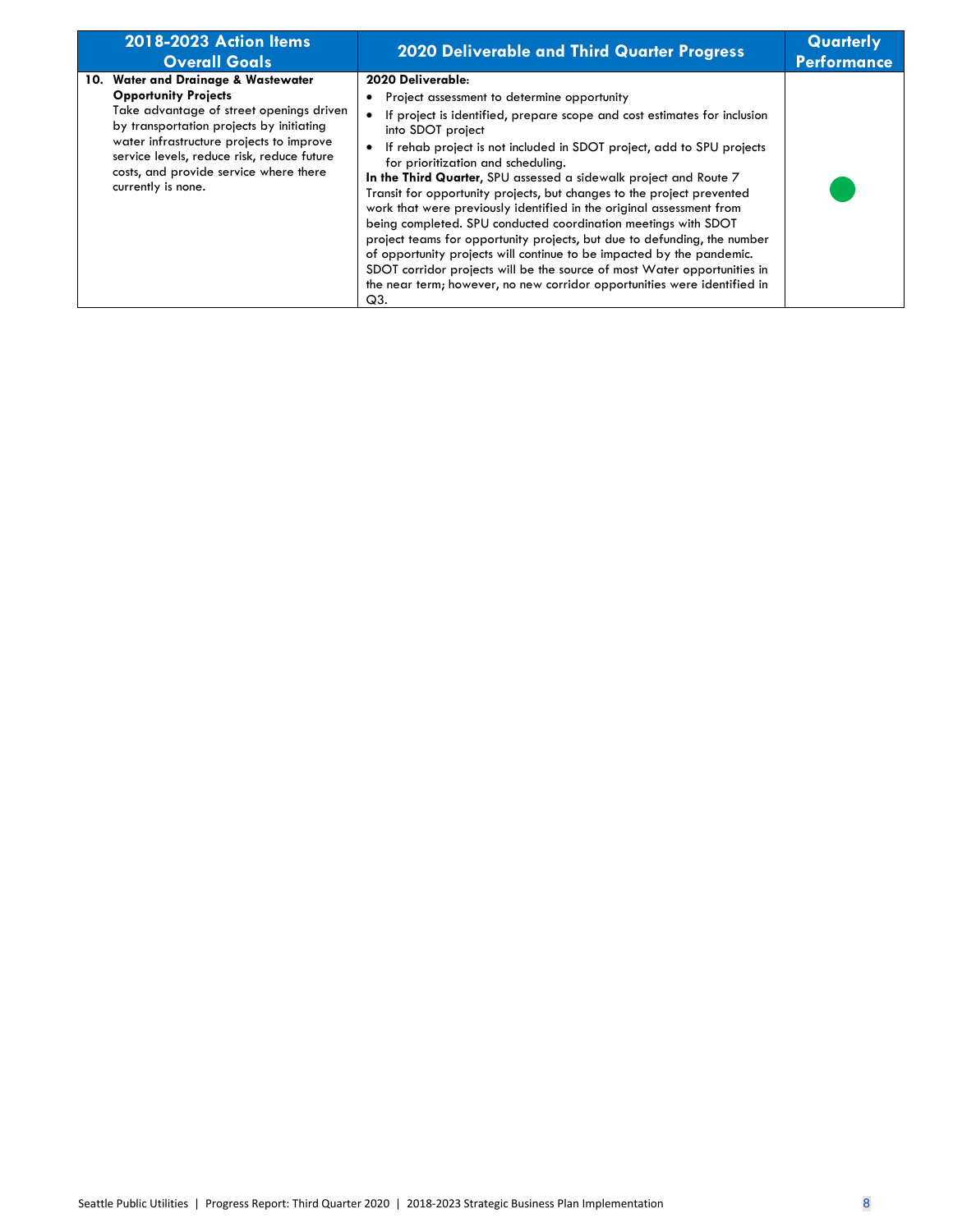#### *Table 3. Progress on City Council Deliverable*

| 2018-2023 Council<br><b>Amendment Scope</b>                                                                                                                                         | $19000$ villey variable $100$<br>~~~~~~~<br><b>2020 Deliverable and Third Quarter Progress</b>                                                                                                                                                                                                                                                                                                                                                                                                                                                                                                                                                                                                                                                                                                                                                                                                                                                                                                                                                                                                                                                                                                                                                                                                                                                                                                                                                                                               | Quarterly<br>Performance |
|-------------------------------------------------------------------------------------------------------------------------------------------------------------------------------------|----------------------------------------------------------------------------------------------------------------------------------------------------------------------------------------------------------------------------------------------------------------------------------------------------------------------------------------------------------------------------------------------------------------------------------------------------------------------------------------------------------------------------------------------------------------------------------------------------------------------------------------------------------------------------------------------------------------------------------------------------------------------------------------------------------------------------------------------------------------------------------------------------------------------------------------------------------------------------------------------------------------------------------------------------------------------------------------------------------------------------------------------------------------------------------------------------------------------------------------------------------------------------------------------------------------------------------------------------------------------------------------------------------------------------------------------------------------------------------------------|--------------------------|
| <b>Customer Review Panel</b><br>1.<br>Maintain continuous stakeholder<br>engagement as SPU implements the six-<br>year Strategic Business Plan and conducts<br>future Plan updates. | 2020 Deliverable:<br>Complete Panel briefing for 2021-2026 SBP; 10 meetings<br>$\bullet$<br>Transmit Panel letter regarding SBP recommendations to Council<br>$\bullet$<br>Quarterly review of Strategic Business (SBP) Plan deliverable<br>$\bullet$<br>In the Third Quarter, the Customer Review Panel held two additional<br>meeting in Q3 bringing the total meetings to 10. The Panel reviewed the<br>quarterly updates on SBP deliverables, CIP projects and financials. The<br>Panel was also briefed on the 2021-2026 Strategic Business Plan                                                                                                                                                                                                                                                                                                                                                                                                                                                                                                                                                                                                                                                                                                                                                                                                                                                                                                                                        |                          |
| <b>CIP Accomplishment Rate</b><br>2.<br>Adjust the baseline capital improvement                                                                                                     | reporting and SPU's Race and Social Justice Plan overview. The Panel will<br>begin drafting the letter of recommendations to Council in Q4.<br>2020 Deliverable:<br>Adjust the baseline Capital Improvement Program (CIP) accomplishment                                                                                                                                                                                                                                                                                                                                                                                                                                                                                                                                                                                                                                                                                                                                                                                                                                                                                                                                                                                                                                                                                                                                                                                                                                                     |                          |
| program accomplishment rate from 100%<br>to 97.5%.                                                                                                                                  | rate from 97.5% to 85% (95% Ship Canal Water Quality Project and<br>sediments, 90% Solid Waste).<br>The Third Quarter, the annual accomplishment rate for all funds<br>increased to 62%, with actual expenditures of \$147.4 million against the<br>\$236.6 million Q3 budget. Accomplishment was mixed by fund. Excluding<br>shared projects and technology projects, which are split across all funds:<br>The Water Fund accomplished 72% of its Q3 budget with<br>\$26.4 million in actual expenditures against \$36.8 million in<br>Q3 budget. The underspending was primarily due to Water<br>Distribution projects, Water Quality and Treatment, and Dam<br>Safety projects.<br>The Drainage and Wastewater Fund accomplished 60% of its<br>CIP with \$80.5 million in actual expenditures against \$133.5<br>million in Q3 budget. The underspending was due to delayed<br>spending on Combined Sewer Overflow projects, Flooding and<br>Sewer Capacity projects, and Green Stormwater<br>Infrastructure.<br>The Solid Waste Fund accomplished 22% of its CIP with \$1.3<br>million in actual expenditures against \$5.9 million in Q3<br>budget. The underspending was due to the delay of the South<br>Transfer Station Phase 2 project.<br>Shared CIP accomplished 56% of its \$52.1 million Q3 budget.<br>The underspending was due to delays related to work with<br>SDOT, and heavy equipment purchases.<br>Technology CIP accomplished 113% of its \$8.6 million Q3<br>budget. |                          |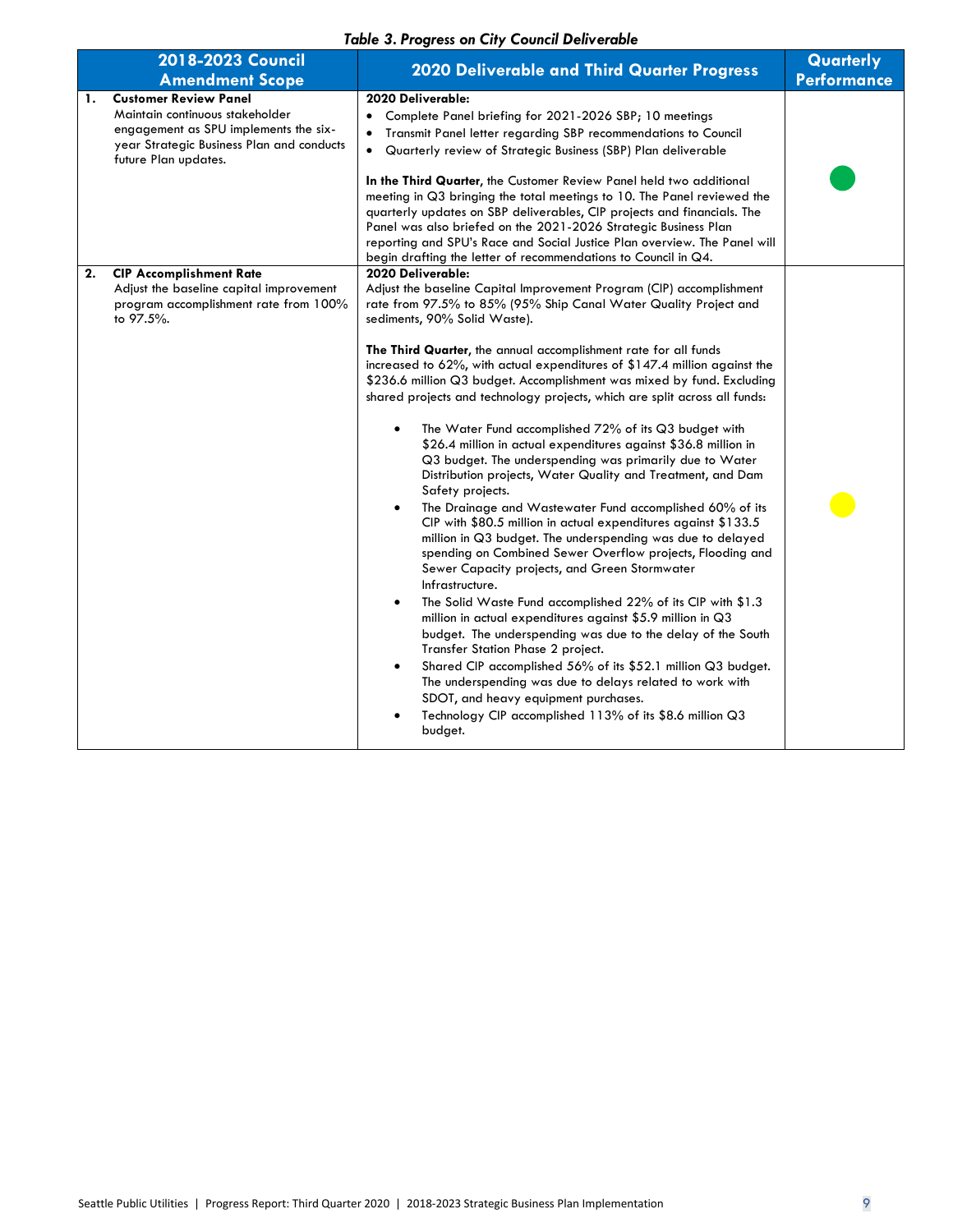#### *Table 4. Completed, Closed, Deferred Action Items and City Council Deliverable*

|    | 2018-2023 Action Item                                                                                                                                                                                                                                                                                                                                                                                                                                                                                                                                                                               | 2018 - 20 Action Items Deferred                                                                                                                                                       | Quarterly<br><b>Performance</b> |
|----|-----------------------------------------------------------------------------------------------------------------------------------------------------------------------------------------------------------------------------------------------------------------------------------------------------------------------------------------------------------------------------------------------------------------------------------------------------------------------------------------------------------------------------------------------------------------------------------------------------|---------------------------------------------------------------------------------------------------------------------------------------------------------------------------------------|---------------------------------|
| 1. | Diaper & Pet Waste Feasibility Study<br>Evaluate the feasibility of composting<br>diapers and pet waste.                                                                                                                                                                                                                                                                                                                                                                                                                                                                                            | The feasibility of composting diapers and pet waste will be addressed<br>as part of the next Solid Waste Comprehensive Plan. We will not be<br>reporting on this Action Item in 2020. |                                 |
|    | 2018-2023 Action Item                                                                                                                                                                                                                                                                                                                                                                                                                                                                                                                                                                               | 2018 - 19 Action Items Completed                                                                                                                                                      |                                 |
| 1. | <b>Security Monitoring</b><br>Add a dedicated security monitoring<br>center to provide SPU with real-time<br>monitoring of security video and add a<br>security position to respond to an<br>increasing number of incidents, improve<br>response time to alarms, and perform<br>more security checks.                                                                                                                                                                                                                                                                                               | This Action Item is complete with the security monitoring space fully<br>staffed by a security staff.                                                                                 |                                 |
|    | 2018-2023 Council Amendment<br><b>Scope</b>                                                                                                                                                                                                                                                                                                                                                                                                                                                                                                                                                         | 2018 - 19 Deliverable and<br><b>Completion Date</b>                                                                                                                                   | Quarterly<br><b>Performance</b> |
| 1. | <b>System Development Charges</b><br>Propose a set of recommendations to<br>establish new sewer and drainage system<br>development charges and change the<br>method of calculating the water<br>connection charge.                                                                                                                                                                                                                                                                                                                                                                                  | This deliverable was completed and closed in Q2 2020                                                                                                                                  |                                 |
| 2. | <b>Accountability &amp; Affordability</b><br>Prepare a strategic plan for affordability<br>and accountability.                                                                                                                                                                                                                                                                                                                                                                                                                                                                                      | This Council deliverable was completed and closed in Q2 2020.                                                                                                                         |                                 |
| 3. | <b>Risk &amp; Resiliency</b><br>Prepare a risk and resiliency management<br>assessment to identify and evaluate<br>potential impact and disruption to SPU's<br>business and investment strategies. The<br>assessment may include the following:<br>climate change; disaster preparedness;<br>economic growth and cost of living trends,<br>market trends for utility services, regional<br>and City investment priorities, and<br>workforce availability and capabilities.<br>Submit a status report on the assessment<br>by August 1, 2018. Submit the final draft<br>to Council by June 30, 2020. | This Council deliverable was completed and closed in Q2 2020.                                                                                                                         |                                 |
| 4. | <b>Efficiency Report</b><br>Conduct a thorough review of utility<br>business practices identifying changes in<br>operation and project delivery processes<br>that result in at least 0.1 percentage point<br>decrease to the 5.2 percent combined<br>average annual rate increase.                                                                                                                                                                                                                                                                                                                  | This Council deliverable was completed and closed in Q2 2020.                                                                                                                         |                                 |
| 5. | <b>Water Tap Fees</b><br>Adjust water tap fees to reflect current<br>costs of service. Updated fees shall be<br>implemented by SPU via Director's Rule<br>no later than April 1, 2018.                                                                                                                                                                                                                                                                                                                                                                                                              | This Council deliverable was completed and closed in Q3 2018. The<br>Director's rule went into effect on October 1, 2018.                                                             |                                 |
| 6. | <b>Water Connection Charges</b><br>Update the water connection charge to<br>ensure that SPU is charging the<br>appropriate amount related to connecting<br>to the water system and consistent with the<br>SMC. Updated charges shall be<br>implemented by SPU via Director's Rule no<br>later than April 1, 2018.                                                                                                                                                                                                                                                                                   | This Council deliverable was completed and closed in Q3 2018. The<br>Director's rule went into effect on October 1, 2018.                                                             |                                 |